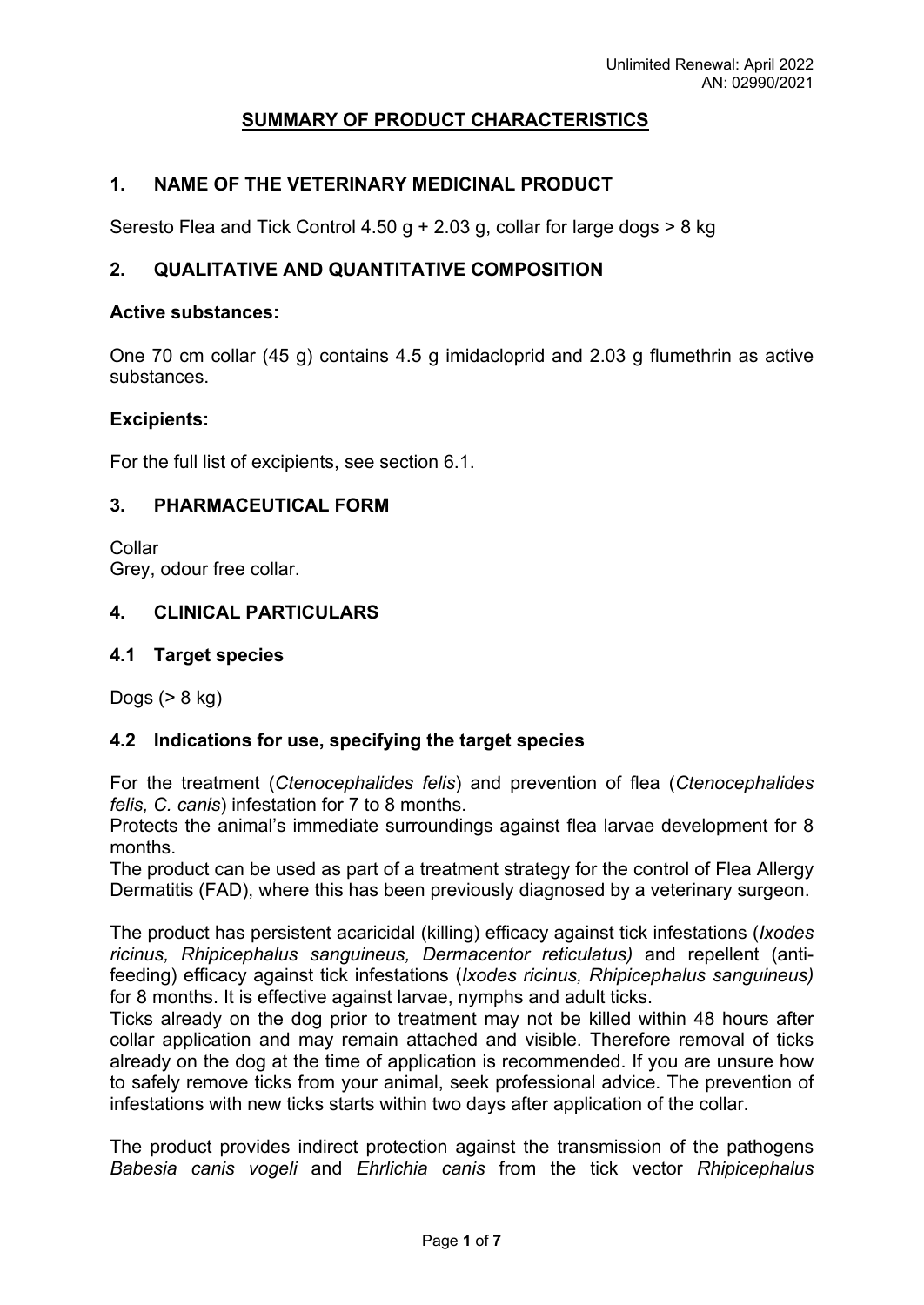*sanguineus*, thereby reducing the risk of canine babesiosis and canine ehrlichiosis for 7 months.

For treatment of biting/chewing lice (*Trichodectes canis*) infestation.

### **4.3 Contraindications**

Do not treat puppies less than 7 weeks of age.

Do not use in case of hypersensitivity to the active substances or to any of the excipients.

#### **4.4 Special warnings for each target species**

Ticks will be killed and fall off the host within 24 to 48 hours after infestation without having had a blood meal, as a rule. An attachment of single ticks after treatment cannot be excluded. For this reason, a transmission of infectious diseases by ticks cannot be completely excluded if conditions are unfavourable.

Ideally, the collar should be applied before the beginning of the flea or tick season.

As with all long-term topical products, periods of excessive seasonal hair shedding may lead to transient slight reduction of efficacy by loss of hair-bound portions of the active ingredients. Replenishment from the collar starts immediately so that full efficacy will be re-established without any additional treatment or collar replacement. For optimum control of flea problems in heavily infested households it may be necessary to treat the environment with a suitable insecticide.

The product is water resistant; it remains effective if the animal becomes wet. However, prolonged, intense exposure to water or extensive shampooing should be avoided as the duration of activity may be reduced. Studies show that monthly shampooing or water immersion does not significantly shorten the 8 months efficacy duration for ticks after redistribution of the active substances in the coat whereas the product's flea efficacy gradually decreased, starting in the 5th month.

### **4.5 Special precautions for use**

#### **(i) Special precautions for use in animals**

None.

#### **(ii) Special precautions to be taken by the person administering the veterinary medicinal product to animals**

Keep the bag with the collar in the outer packaging until ready to use.

Immediately dispose of any remnants or off-cuts of the collar (see section 4.9).

Do not allow children to play with the collar, or to put it into their mouths.

Imidacloprid and flumethrin are continuously released from the collar onto the fur whilst the collar is being worn.

The product may cause hypersensitivity reactions in some people. People with known hypersensitivity (allergy) to the ingredients of the collar should avoid contact with the product.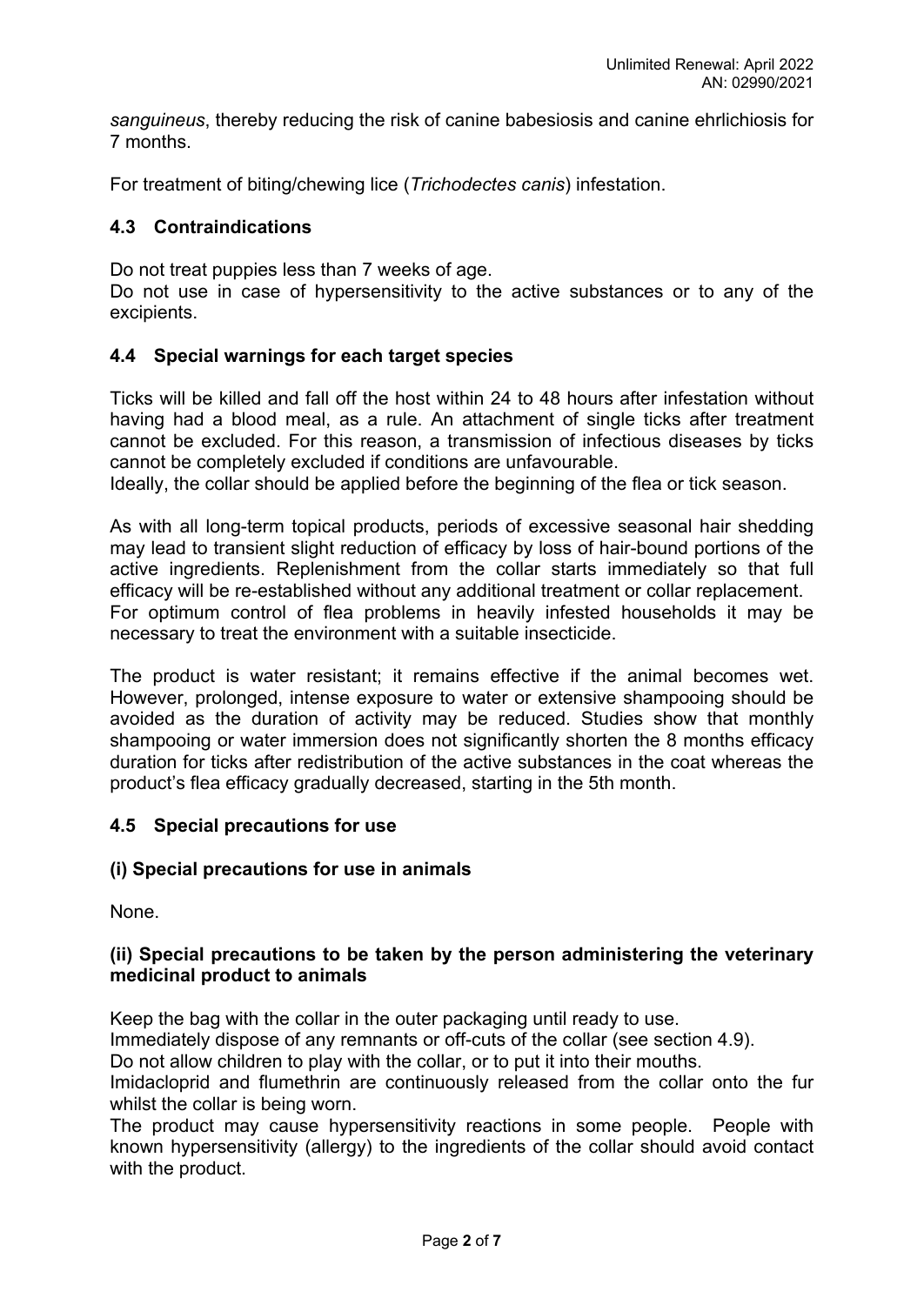The product may cause skin, eye and respiratory irritation in some people in very rare cases. Pets wearing the collar should not be allowed to sleep in the same bed as their owners, especially children.

Wash hands with cold water after fitting the collar.

### **4.6 Adverse reactions (frequency and seriousness)**

In rare cases mild behavioural disorders that may include scratching at the application site may be observed in animals that are not used to wearing collars on the first few days after fitting. Ensure that the collar is not fitted too tightly.

Mild application site reactions such as pruritus (itchiness), erythema (redness) and hair loss may occur. These have been reported as rare and usually resolve within 1 to 2 weeks without the need for collar removal. In single cases, a temporary collar removal may be recommended until the symptoms have disappeared.

In rare cases neurological symptoms as ataxia, convulsions and tremor may occur. In these cases collar removal is recommended.

Also in rare cases in dogs, slight and transient reactions such as depression, change of food intake, salivation, vomiting and diarrhoea might occur initially.

In very rare cases, application site reactions such as dermatitis, inflammation, eczema or lesions may occur and in these instances, collar removal is recommended.

The frequency of adverse reactions is defined using the following convention: very common (affects more than 1 animal in 10) common (affects 1 to 10 animals in 100) uncommon (affects 1 to 10 animals in 1,000) rare (affects 1 to 10 animals in 10,000) very rare (affects less than 1 animals in 10,000)

### **4.7 Use during pregnancy, lactation or lay**

Laboratory studies with either flumethrin or imidacloprid in rats and rabbits have not produced any effects on fertility or reproduction and showed no teratogenic, or foetotoxic effects. However, the safety of the veterinary medicinal product has not been established in target animals during pregnancy and lactation and in the absence of available data, the product is therefore not recommended in pregnant and lactating bitches.

### **4.8 Interaction with other medicinal products and other forms of interaction**

None known.

### **4.9 Amounts to be administered and administration route**

Cutaneous use. One collar per animal to be fastened around the neck. Dogs above 8 kg receive one collar of 70 cm length. Small dogs up to 8 kg body weight receive one collar for dogs  $\leq 8$  kg of 38 cm length. For external use only.

Remove collar from protective bag directly before use. Unroll collar and make sure that there are no remnants from the plastic connectors inside the collar. Adjust the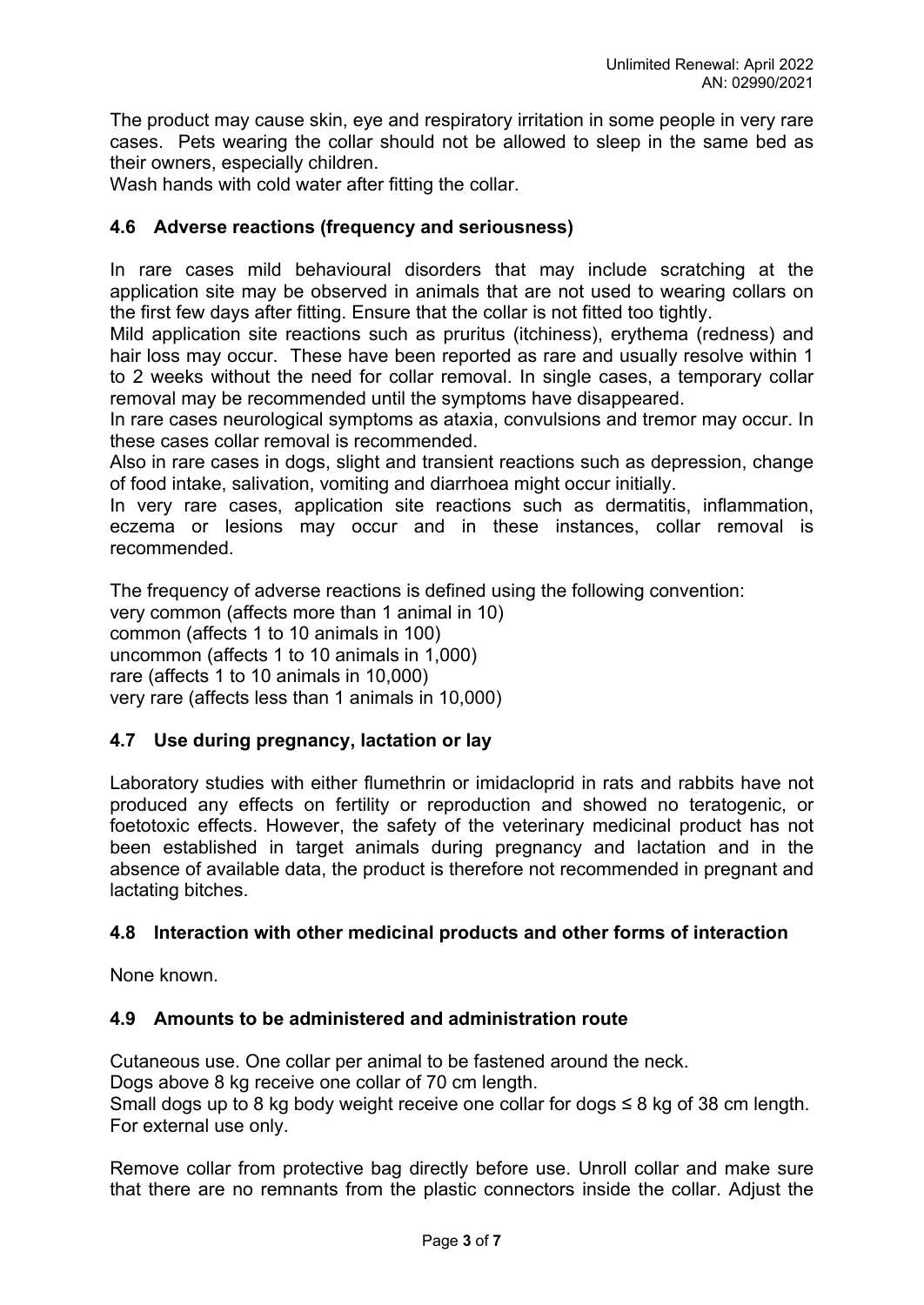collar around the animal's neck without tightening it too tight (as a guide, it should be possible to insert 2 fingers between the collar and the neck). Pull excess collar through the loop and cut off any excess length extending beyond 2 cm.



The collar should be worn continuously for the 8 month protection period and should be removed after the treatment period. Check periodically and adjust fit if necessary, especially when puppies are rapidly growing.

## **4.10 Overdose (symptoms, emergency procedures, antidotes), if necessary**

Due to the nature of the collar overdosage is unlikely and signs of overdosage are not to be expected.

An overdosage of 5 collars around the neck was investigated in adult dogs for an 8 month period and in 7 week old puppies for a 6 month period and no adverse effects were observed besides slight hair loss and mild skin reactions.

In the unlikely event of the animal eating the collar mild gastrointestinal symptoms (e.g. loose stool) may occur.

### **4.11 Withdrawal period(s)**

Not applicable.

### **5. PHARMACOLOGICAL PROPERTIES**

Pharmacotherapeutic group: ectoparasiticides, insecticides and repellents, pyrethrins and pyrethroids, Flumethrin combinations ATCvet code: QP53AC55

### **5.1 Pharmacodynamic properties**

Imidacloprid is an ectoparasiticide belonging to the chloronicotinyl group of compounds. Chemically, it can be classified as a chloronicotinyl nitroguanidine. Imidacloprid is active against larval flea stages, adult fleas and lice. Activity against *C. felis* starts immediately after application of the collar whereas adequate efficacy against *C. canis* starts within one week after application of the collar. In addition to the indications listed under section 4.2 an activity against *Ctenocephalides canis* and *Pulex irritans* fleas has been demonstrated.

Imidacloprid has a high affinity for the nicotinergic acetylcholine receptors in the postsynaptic region of the central nervous system (CNS) of the flea. The ensuing inhibition of cholinergic transmission in insects results in paralysis and death. Due to the weak nature of the interaction with mammalian nicotinergic receptors and the postulated poor penetration through the blood-brain barrier in mammals, it has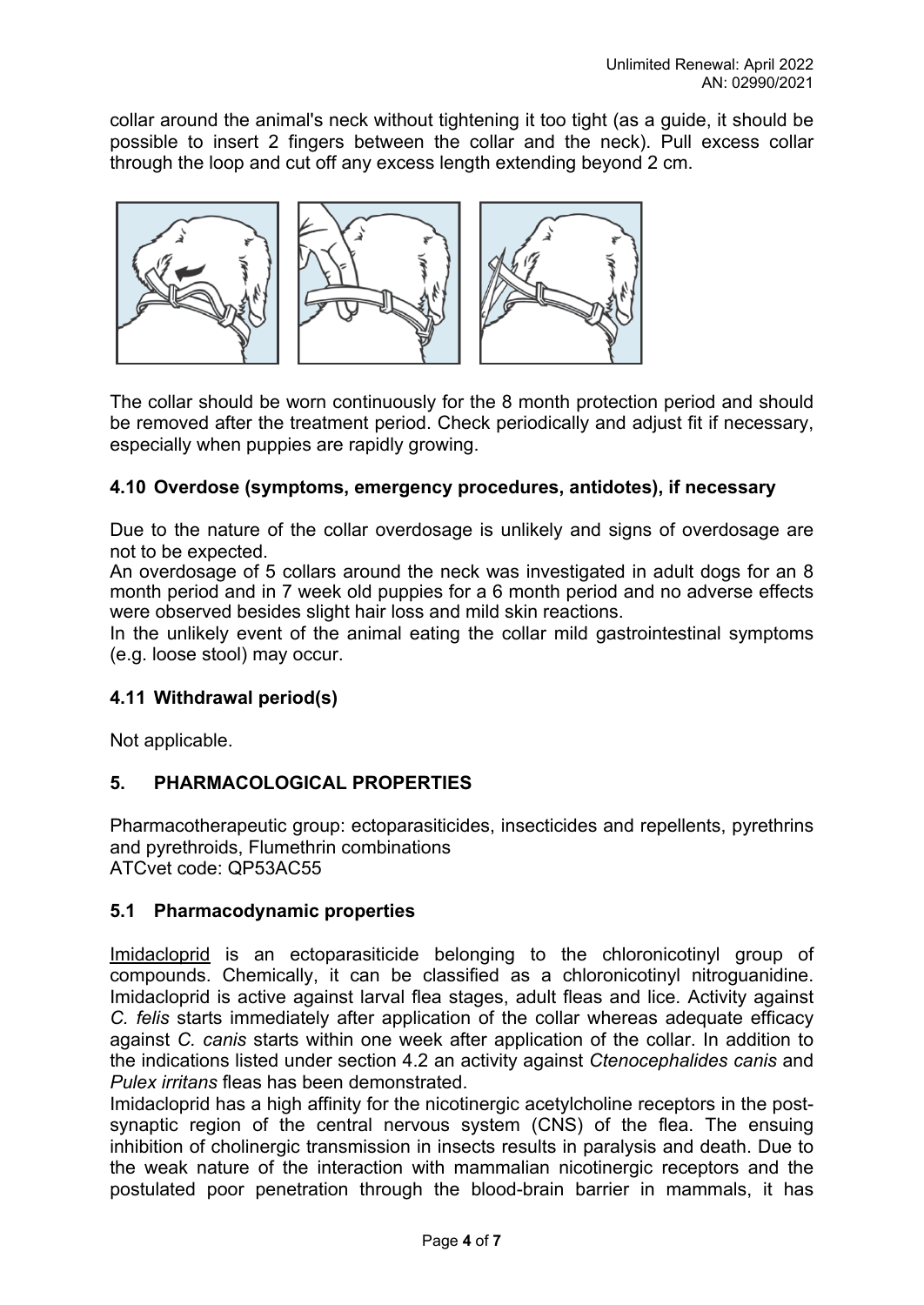virtually no effect on the mammalian CNS. Imidacloprid has minimal pharmacological activity in mammals.

Flumethrin is an ectoparasiticide of the synthetic pyrethroid group. According to current knowledge the synthetic pyrethroids interfere with the sodium channel of nerve cell membranes, resulting in a delay in repolarization of the nerve and finally killing of the parasite. In studies on structure-activity relationship of a number of pyrethroids interference with receptors of a certain chiral conformation was noted thereby causing a selective activity on ectoparasites. No anti-cholinesterase activity was noted with these compounds. Flumethrin is responsible for the product's acaricidal activity and also prevents production of fertile eggs by its lethal effect on female ticks. In an *in-vitro* study 5 to 10 % of *Rhipicephalus sanguineus* ticks exposed to a sublethal dose of 4 mg flumethrin/L laid eggs which had a modified appearance (shrivelled, dull and dry) indicating a sterilising effect.

In addition to the tick species listed under section 4.2 activity has been demonstrated against *Ixodes hexagonus, I. scapularis* and the non-European tick species *Dermacentor variabilis* and the Australian paralysis tick *I. holocyclus*.

The product provides repellent (anti-feeding) activity against the claimed ticks, thus preventing repelled parasites from taking a blood meal and thereby indirectly aids in the reduction of the risk of Canine Vector-Borne Disease transmission.

In addition to the pathogens listed in section 4.2, indirect protection against the transmission of *Babesia canis canis* (by *Dermacentor reticulatus* ticks) has been shown in one laboratory study at day 28 after treatment, and indirect protection against the transmission of *Anaplasma phagocytophilum* (by *Ixodes ricinus* ticks) has been shown in one laboratory study at 2 months after treatment, thereby reducing the risk of diseases caused by these pathogens under the conditions of these studies.

Data of two clinical field studies performed in *Leishmania infantum* endemic areas indicate a significant reduction in the risk of *Leishmania* transmission by sand flies in treated dogs compared to non-treated dogs, while the efficacy of the product in the prevention of sandfly bites has not been established. The influence of shampooing or water immersion regarding the transmission of canine leishmaniosis has not been examined.

The collars were able to improve the *Sarcoptes scabiei* infestation in pre-infested dogs leading to a full cure after three months.

### **5.2 Pharmacokinetic particulars**

Both active ingredients are slowly and continuously released in low concentrations from the polymer matrix system of the collar towards the animal. Both actives are present in the dog's haircoat in acaricidal/insecticidal concentrations during the entire efficacy period. The active substances spread from the site of direct contact over the entire skin surface. Target animal overdose and serum kinetic studies have established that imidacloprid reached the systemic circulation transiently while flumethrin was mostly not measurable. Oral absorption of both active substances is not relevant for the clinical efficacy.

### **5.3 Environmental properties**

See section 6.6.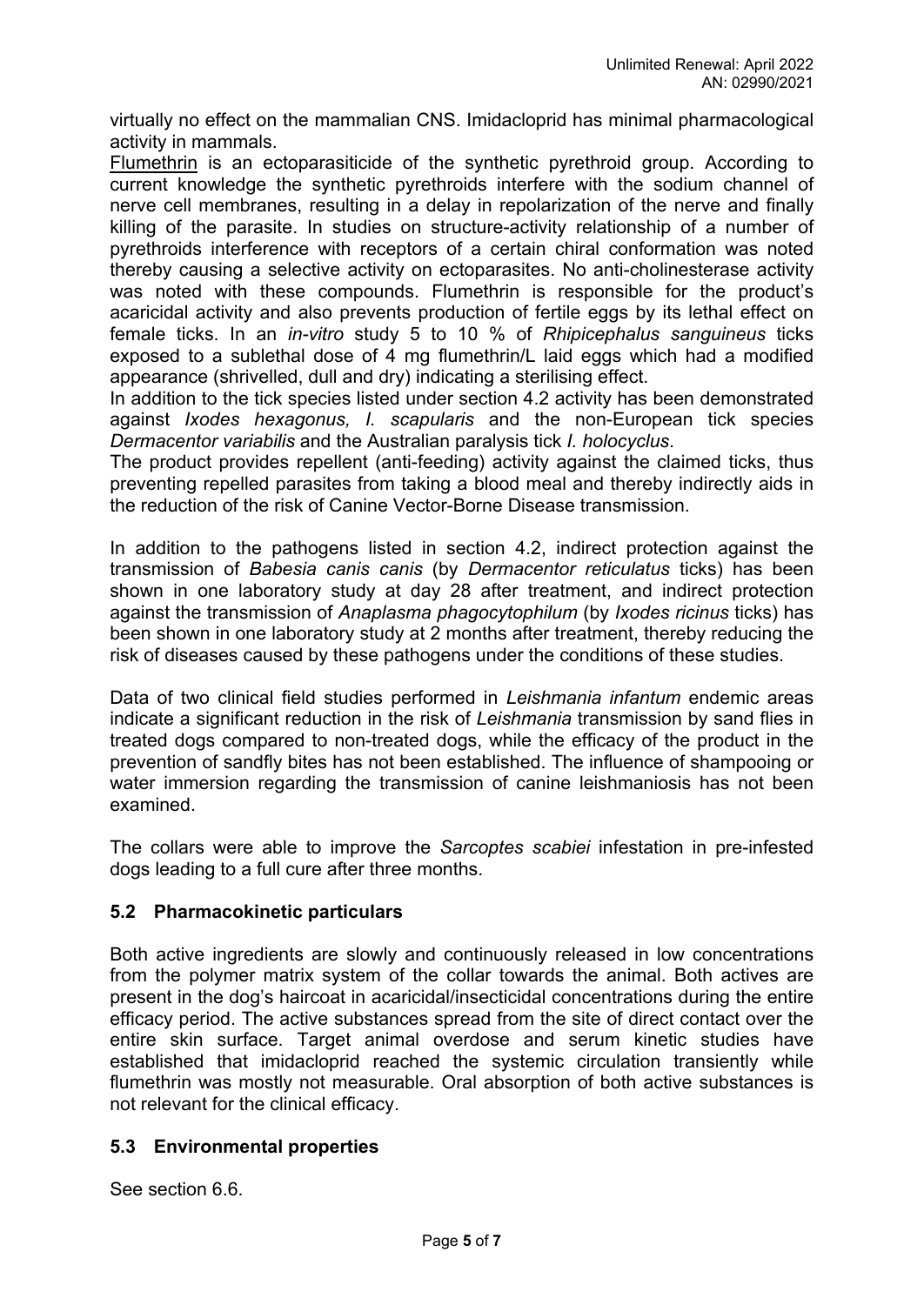## **6. PHARMACEUTICAL PARTICULARS**

### **6.1 List of excipients**

Titanium dioxide (E 171) Iron oxide black (E 172) Dibutyladipate Propylene glycol dicaprylocaprate Epoxidised soybean oil Stearic acid Polyvinyl chloride

### **6.2 Major incompatibilities**

None known.

### **6.3 Shelf life**

Shelf-life of the veterinary medicinal product as packaged for sale: 5 years

### **6.4 Special precautions for storage**

This veterinary medicinal product does not require any special storage conditions.

### **6.5 Nature and composition of immediate packaging**

Box containing one single 70 cm polyvinyl chloride based collar packed into a PETP/PE bag.

### **6.6 Special precautions for the disposal of unused veterinary medicinal product or waste materials derived from the use of such products**

Any unused veterinary medicinal product or waste materials derived from such veterinary medicinal products should be disposed of in accordance with local requirements.

This product should not enter water courses as it may be dangerous for fish and other aquatic organisms.

## **7. MARKETING AUTHORISATION HOLDER**

Elanco Europe Ltd. Form 2, Bartley Way Bartley Wood Business Park Hook RG27 9XA United Kingdom

### **8. MARKETING AUTHORISATION NUMBER**

Vm 00879/4165